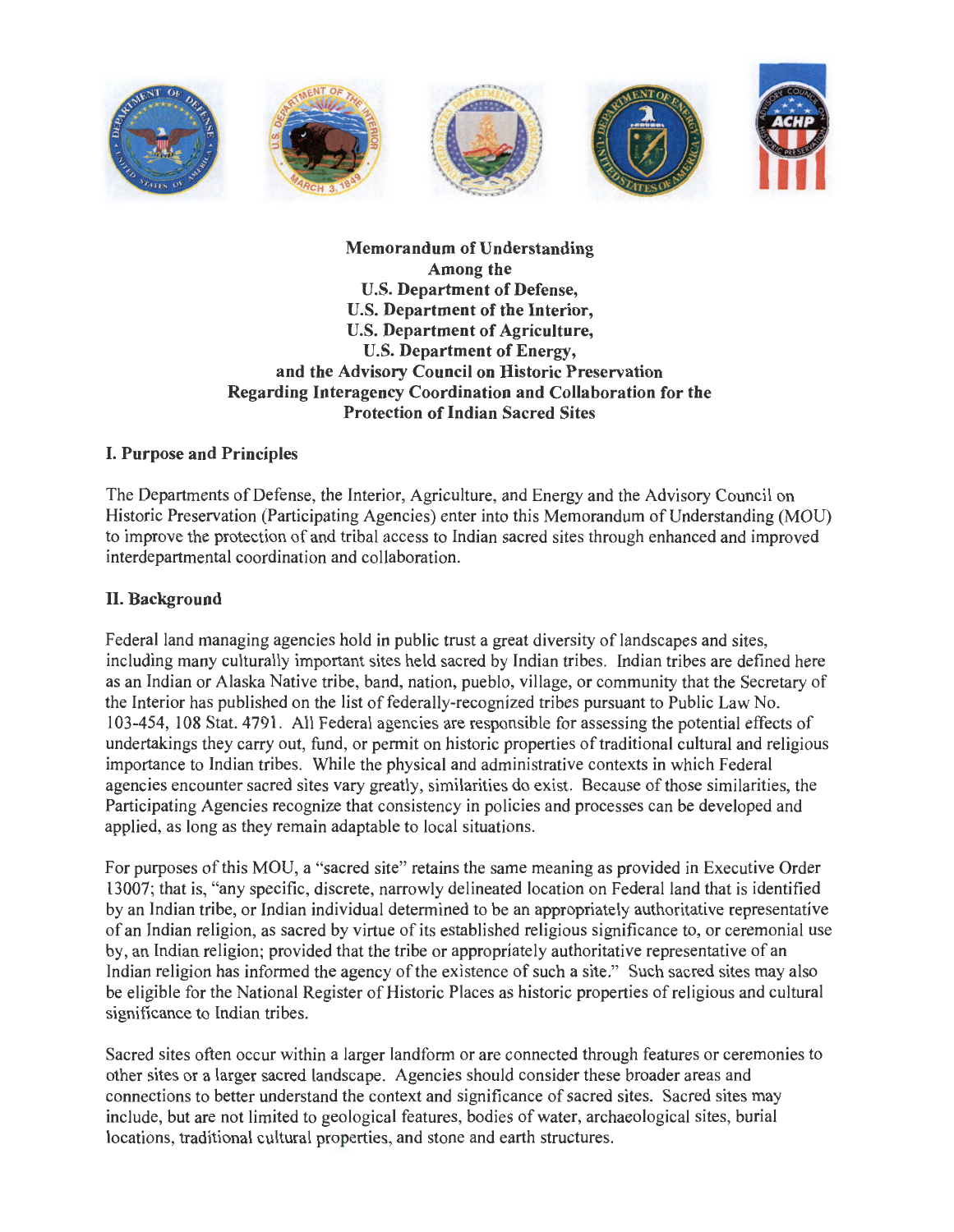#### **III. Authorities Which May be Relevant to the Protection and Preservation of Sacred Sites**

The Participating Agencies will review the following authorities to determine their potential relevance to sacred sites and to determine if additional inter-agency measures may be warranted to better protect sacred sites:

Executive Order 13007: Indian Sacred Sites National Historic Preservation Act National Environmental Policy Act Native American Graves Protection and Repatriation Act American Indian Religious Freedom Act Religious Freedom Restoration Act Executive Order 13175: Consultation and Coordination with Indian Tribal Governments

### **IV. Participating Agency Agreement**

The Participating Agencies hereby agree to work together to accomplish and consult with Indian tribes as appropriate in developing and implementing the following actions:

1. Creating a training program to educate Federal staff on (a) the legal protections and limitations regarding the accommodation of, access to, and protection of sacred sites and (b) consulting and collaborating effectively with Indian tribes, tribal leaders, and tribal spiritual leaders to address sacred sites;

2. Developing guidance for the management and treatment of sacred sites, including best practices and sample tribal-agency agreements;

3. Creating a website that includes links to information about Federal agency responsibilities regarding sacred sites, agency tribal liaison contact information, the websites of the agencies participating in this MOU, and information directing agencies to appropriate tribal contact information for project consultation and sacred sites issues; this website would be hosted by one of the Participating Agencies;

4. Developing and implementing a public outreach plan focusing on the importance of maintaining the integrity of sacred sites and the need for public stewardship in the protection and preservation of such sites;

5. Identifying existing confidentiality standards and requirements for maintaining the confidentiality of sensitive information about sacred sites, analyzing the effectiveness of these mechanisms, and developing recommendations for addressing challenges regarding confidentiality;

6. Establishing management practices that could be adopted by Participating Agencies; for example, these could include mechanisms for the collaborative stewardship of sacred sites with Indian tribes, such as Federal-tribal partnerships in conducting landscape-level cultural geography assessments;

7. Identifying impediments to Federal-level protection of sacred sites and making recommendations to address the impediments;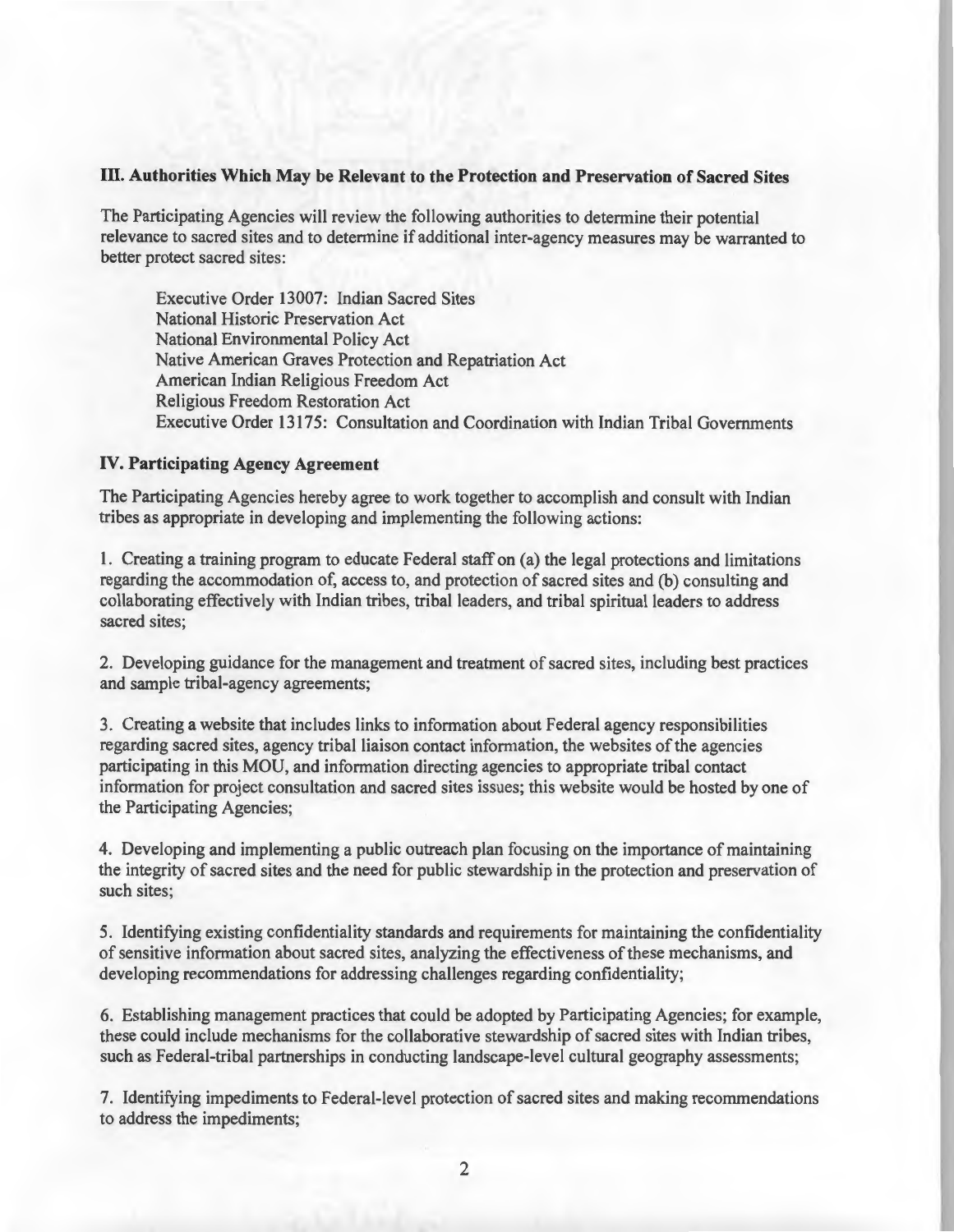8. Developing mechanisms to exchange and share subject matter experts among Federal agencies and identifying contracting mechanisms for obtaining tribal expertise;

9. Developing outreach to non-Federal partners to provide information about (a) the political and legal relationship between the United States and Indian tribes; (b) Federal agency requirements to consult with Indian tribes; and, (c) the importance of maintaining the integrity of sacred sites;

10. Exploring mechanisms for building tribal capacity to participate fully in consultation with Federal agencies and to carry out the identification, evaluation, and protection of sacred sites;

11. Establishing a working group of appropriate staff from each of the Participating Agencies to facilitate the implementation of the provisions of this MOU and address issues as they arise. The working group will develop an action plan for implementation of this MOU within 90 days. Participating Agency representatives will serve on the working group until replaced by their agencies. The working group will be chaired by one of the Participating Agencies chosen by majority vote of the working group and will serve a 2-year term. At the expiration of the chair's term, the Participating Agencies shall select a new chair from among the Participating Agencies.

### **V. Non-Funding Obligating Document**

Participating Agencies will handle their own activities and use their own resources in pursuing these objectives. Each party will carry out its separate activities in a coordinated and mutually beneficial manner.

Nothing in this MOU shall obligate any Participating Agency to obligate or transfer funds. Specific work projects or activities that involve the transfer of funds, services, or property among the various Participating Agencies will require execution of separate agreements and will be contingent upon the availability of appropriated funds. Any such activities must be independently authorized by appropriate statutory authority. This MOU does not provide such authority. Negotiation, execution, and administration of each such agreement must comply with all applicable statutes and regulations.

# **VI. Third Parties**

This MOU is not intended to and does not create any right, benefit, or trust responsibility, substantive or procedural, enforceable at law or equity, by any party against the United States, its agencies, its officers, or any person.

# VII. **Administrative Provisions**

1. This MOU takes effect upon the signature of all Participating Agencies and shall remain in effect until December 31, 2017. This MOU may be extended or amended upon written consent from any Participating Agency and the subsequent written concurrence of the others.

2. Any Participating Agency can opt out of this MOU by providing a 60-day written notice to the other signatories.

3. Other Federal agencies may participate in this MOU at any time while the MOU is in effect. Participation will be evidenced by an agency official signature on the MOU.